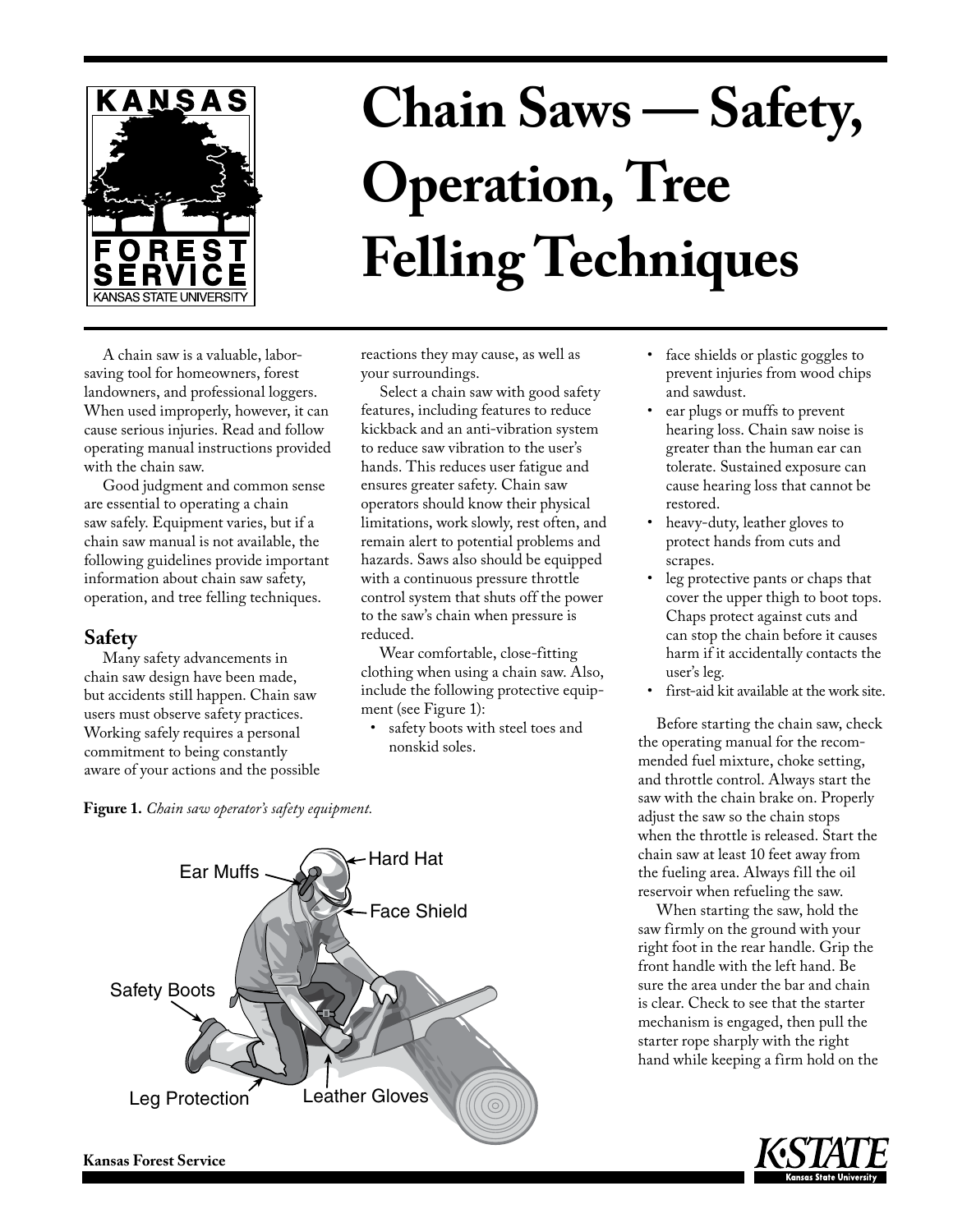starter handle as the rope retracts. Rev the engine briefly to release the throttle control latch and let the saw idle.

Another method of starting a chain saw that should only be used by experienced operators is known as the "crotch clamp" method. This involves the operator clamping the rear handle of the saw between his or her legs to stabilize the saw during the starting procedure. **Never start a saw on your knee or by drop starting!** 

### **Operation**

When handling the saw, the following techniques allow the user to keep control:

- maintain a firm footing with legs well apart to support the body. Keep the body away from the saw's cutting path. Keep the weight of the saw close to the body, arms slightly flexed, allowing the trunk and legs to carry the weight, relieving the load on the back and arms. The hands and arms mainly serve to guide the saw, bearing as little weight as possible.
- when working in a crouched position, avoid back strain by supporting the elbows on the knees.
- keep wrists straight to prevent muscle strain in the arms.
- keep the thumb around the front handle to prevent the saw from being wrenched from the hands in the event of a kickback. Let the left hand slide along the handle to keep the saw stable and to change positions.
- do not operate the saw with the power head higher than your shoulders.

The safest and least tiring way of sawing is to cut with the backwardrunning or lower part of the saw bar close to the bumper. Sawing with the forward-running or upper part makes it difficult to control the saw and increases the risk of kickback.

Do not overreach while using a chain saw. Overreaching causes loss of grip and chain saw instability. Avoid forcing the saw when cutting. Be alert for wire, nails, and other foreign objects in the wood.

Never carry a saw with a moving chain. The saw should be shut off or the chain brake engaged when carrying for distances of greater than 50 feet, or when terrain and other physical factors make carrying a running saw hazardous.

Chain saw kickback can cause serious injuries without giving the operator time to react. When cutting, the chain is traveling about 65 feet per second. If kickback occurs, it will be over within 2 /10 of a second. The most common cause of kickback is when the teeth come in contact with an object as they rotate around the tip of the bar. This causes the saw to kickback rapidly, backward and upward, toward the operator (see Figure 2):

Prevent kickback injuries by:

- holding the saw firmly with both hands.
- • keeping the thumb around the top handle.
- • using a saw equipped with a chain brake or kickback guard.
- watching for twigs that can snag.
- not pinching the bar.
- sawing with the lower part of the bar, not on the top near the nose.
- maintaining adequate saw speed when beginning or completing a cut.
- selecting chains designed to reduce kickback.
- avoiding situations where the nose of the bar is likely to encounter a fixed object.

**Figure 2.** *Chain saw kickback*

Breaking chains can cause serious accidents and are nearly always the result of a poorly maintained saw. Because of the saw's high speed, the flying cutters can embed themselves in the body. There is little risk of breakage in a chain that is properly sharpened, well lubricated, and correctly adjusted for tension.

### **Tree Felling Techniques**

Accurate tree felling takes practice to master. Because of the hazards involved, never work alone.

The first step in felling a tree is to identify all the hazards around the tree, such as structures, power lines, roads, vehicles, and other trees. Also look for hazardous, dead branches or rot on the tree being felled. Make sure the area is clear of people and animals before beginning. Check to be sure the chain saw has enough gas and chain oil to finish felling the tree. Work behind and slightly to the side of the direction of the fall.

The second step is to determine the height of the tree and the direction it should fall. The tree's high center of gravity causes instability and makes its movement difficult to predict and control. Other factors to consider in felling a tree include wind direction and velocity. Never attempt to fell a tree into the wind. Trees that have a definite lean should be felled in the direction of the lean, if possible.

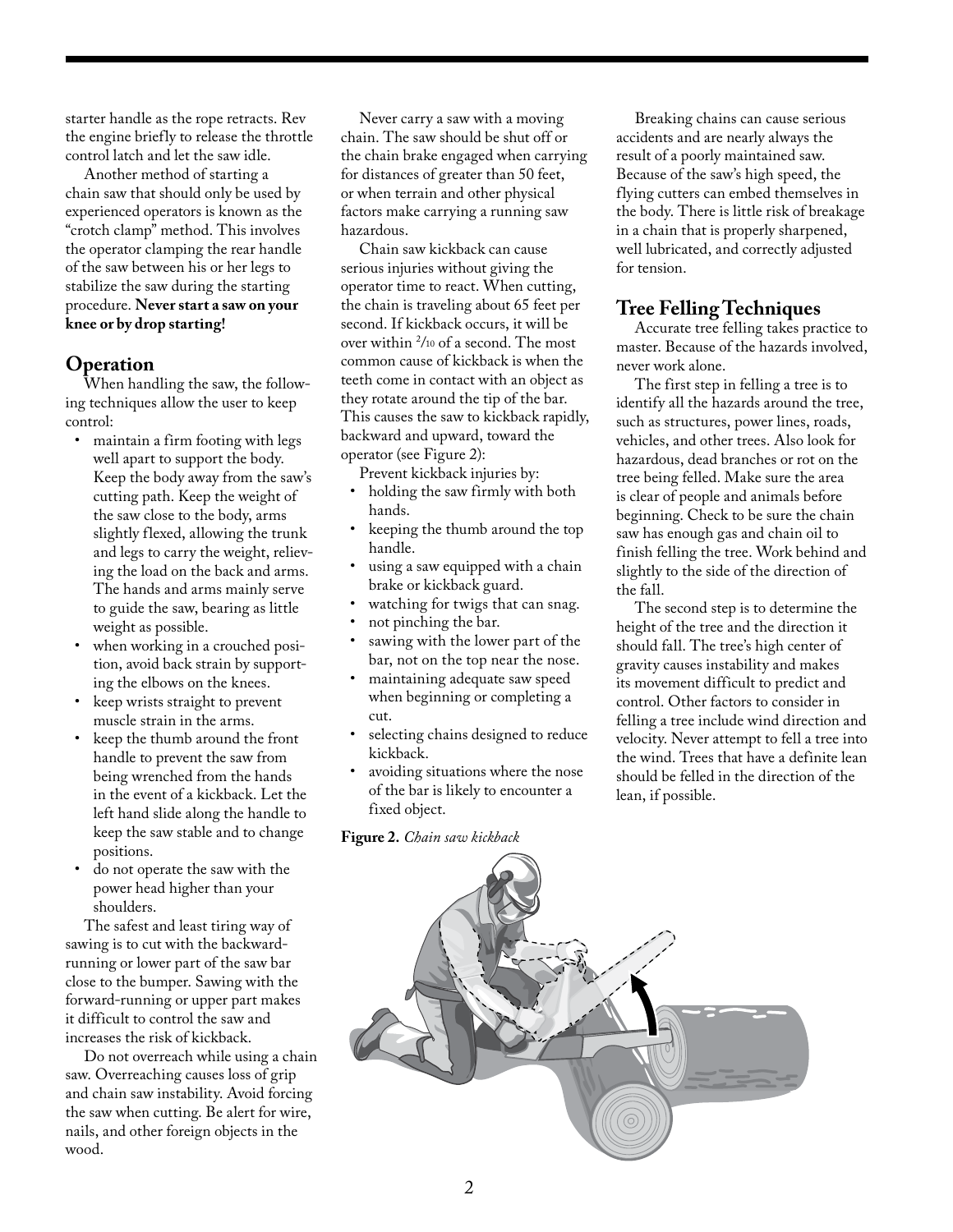Other factors to consider in felling a tree include:

- large branches on one side.
- a crooked trunk or crown trunk decay, which can affect the direction of fall and may be unpredictable.
- other trees near the one being cut.
- the slope of the ground in the area.

The third step is to plan an escape route. Ideally, escape routes should be selected at 45-degrees to the rear of the expected fall line. These routes should be cleared of any debris or underbrush that may impede the operator's movement.

The fourth step is making the notch cut. This cut determines the direction of the fall and reduces splitting of the tree. For trees more than 10 inches in diameter, a notch cut is recommended to help control the direction of the fall. The depth of the notch cut should be about one-third the diameter of the tree, with the wedge cut making a 45-degree angle. Make the top cut of the notch first at 45 degrees. The bottom cut of the notch should be level and meet the top cut (See Figure 3).

The final cut is the back cut, or felling cut. It is made opposite the notch cut and should be 1 to 2 inches above and parallel to the horizontal cut of the notch cut. Never make the back cut lower than the horizontal cut. Stop the back cut about 1 to 2 inches before cutting through to the undercut notch. The holding wood left uncut in the

tree's center acts as a hinge to control the direction of the fall. If the back cut goes completely through, the tree may swivel on the stump, slide, or bind on the bar and chain.

If the tree is larger in diameter than the length of the chain saw bar, cuts on each side of the tree may be needed.

Keep an eye on the top of the tree and the back cut for signs of movement. If the tree begins to fall in the intended direction, immediately stop the saw, set it down away from the path of the falling tree, and retreat diagonally away from the direction of the fall. Do not stand near the tree and watch it fall. A falling tree can bounce back and strike the chain saw operator.

If the tree leans back, closing the back cut and binding the saw's cutting bar, remove the saw or stop the engine and drive one or two wedges into the back cut. Wedges should not touch the chain or cutting bar.

Once the tree is felled, look over the area and tree carefully to determine how the tree will respond when cutting the trunk into usable log lengths.

### **Limbing and Bucking**

Limbing is the removal of unwanted branches from the trees. Start limbing from the base of the trunk, working toward the top of the tree. Work slowly and cautiously. Accidents frequently occur during limbing because footing is poor and obstructing branches impair

vision and cause kickback injuries. For protection, keep the tree trunk between yourself and the branches being cut. If the tree is lying on a hillside, however, always limb from the uphill side. Do not walk on the tree trunk because it can roll. Maintain footing by clearing away the cut branches, and be alert for nails and wire in the wood. Be aware that removing limbs changes the tree's balance or its support and can cause it to roll to one side.

Cut as close to the trunk as possible. Support the saw against the trunk when using the forward running part of the chain. This reduces fatigue and strain. Run the saw at full throttle as it cuts into the limb.

Pull the saw across the trunk and support the saw against your right leg. The guide bar will then be in the correct position for removing the limbs on top.

Using full throttle, move the saw forward, using your legs to keep it pressed against the trunk. Use the forward-running part of the chain. Tilting the saw will be easier if it is lifted slightly.

Support the saw against the trunk and your right leg when limbing the side next to you. Use the backwardrunning part of the chain.

When sawing top limbs, move the saw forward, using the trunk to support the saw. Tilt the saw to the right, using the thumb to operate the throttle.

```
Figure 3. Proper notch cut.
```